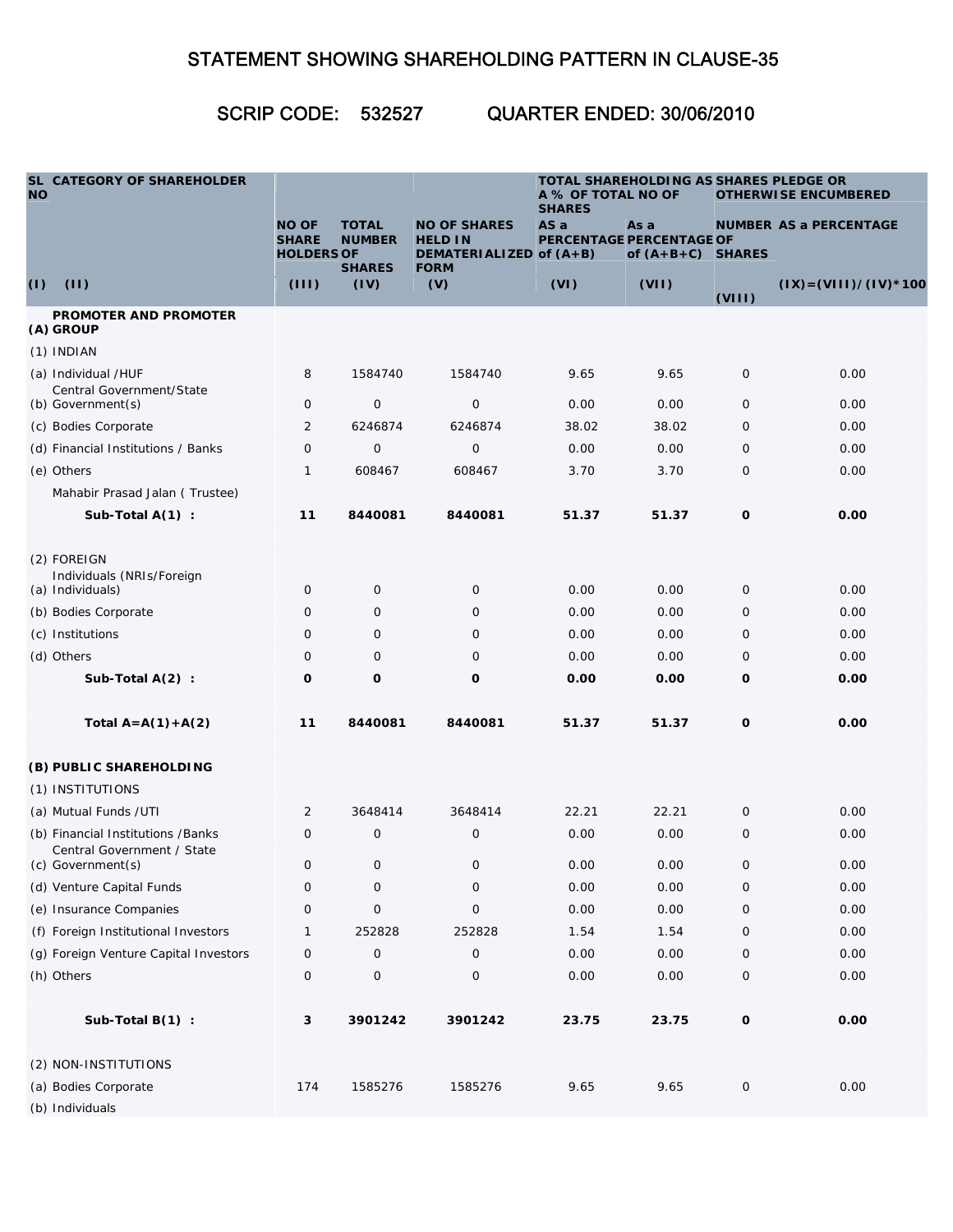| GRAND TOTAL (A+B+C) :                                                                      | 3301        | 16428540    | 16423402 | 100.00 | 100.00 | $\mathbf 0$  | 0.00 |
|--------------------------------------------------------------------------------------------|-------------|-------------|----------|--------|--------|--------------|------|
| Shares held by custodians, against<br>(C) which<br>Depository Receipts have been<br>issued | $\mathbf 0$ | $\mathsf O$ | 0        | 0.00   | 0.00   | $\mathbf 0$  | 0.00 |
| Total $(A+B)$ :                                                                            | 3301        | 16428540    | 16423402 | 100.00 | 100.00 | $\mathbf 0$  | 0.00 |
| Total $B=B(1)+B(2)$ :                                                                      | 3290        | 7988459     | 7983321  | 48.63  | 48.63  | 0            | 0.00 |
| Sub-Total $B(2)$ :                                                                         | 3287        | 4087217     | 4082079  | 24.88  | 24.88  | $\mathbf 0$  | 0.00 |
| <b>CLEARING</b><br><b>MEMBERS</b>                                                          | 3           | 2855        | 2855     | 0.02   | 0.02   | $\mathbf{O}$ | 0.00 |
| (c) Others<br><b>NON RESIDENT</b><br><b>INDIANS</b>                                        | 18          | 18894       | 18894    | 0.12   | 0.12   | $\mathbf 0$  | 0.00 |
| (ii) Individuals holding nominal share<br>capital in excess of Rs.1 lakh                   | 18          | 1465519     | 1465519  | 8.92   | 8.92   | 0            | 0.00 |
| (i) Individuals holding nominal share<br>capital upto Rs.1 lakh                            | 3074        | 1014673     | 1009535  | 6.18   | 6.18   | $\mathbf{O}$ | 0.00 |

|                        | STATEMENT SHOWING SHAREHOLDING OF PERSONS BELONGING TO "PROMOTER GROUP" |                          |                                               |                                               |                            |                                 |  |
|------------------------|-------------------------------------------------------------------------|--------------------------|-----------------------------------------------|-----------------------------------------------|----------------------------|---------------------------------|--|
| <b>SL</b><br><b>NO</b> | <b>NAME OF THE SHAREHOLDER</b>                                          | <b>TOTAL SHARES HELD</b> |                                               | <b>SHARES PLEDGED OR OTHERWISE ENCUMBERED</b> |                            |                                 |  |
|                        |                                                                         | <b>TOTAL SHARES</b>      | ASa%OF<br><b>GRAND TOTAL</b><br>$(A)+(B)+(C)$ | <b>PLEDGE</b><br><b>SHARES</b>                | <b>AS a PERCENTAGE</b>     | AS a % OF GRAND<br><b>TOTAL</b> |  |
| (1)                    | (11)                                                                    | (III)                    | (IV)                                          | (V)                                           | $(VI) = (V) / (III) * 100$ | (VII)                           |  |
|                        | 1 RIDDHI PORTFOLIO PRIVATE LTD                                          | 6146874                  | 37.42                                         | $\mathbf 0$                                   | 0.00                       | 0.00                            |  |
|                        |                                                                         |                          |                                               |                                               |                            |                                 |  |
|                        | 2 MAHABIR PRASAD JALAN (TRUSTEE)                                        | 608467                   | 3.70                                          | $\mathbf 0$                                   | 0.00                       | 0.00                            |  |
|                        | 3 MAHABIR PRASAD JALAN                                                  | 451000                   | 2.75                                          | 0                                             | 0.00                       | 0.00                            |  |
|                        | <b>4 RASHMI JALAN</b>                                                   | 418750                   | 2.55                                          | $\mathbf 0$                                   | 0.00                       | 0.00                            |  |
|                        | <b>5 NARESH JALAN</b>                                                   | 285750                   | 1.74                                          | $\mathbf 0$                                   | 0.00                       | 0.00                            |  |
|                        | <b>6 NARESH JALAN</b>                                                   | 268750                   | 1.64                                          | 0                                             | 0.00                       | 0.00                            |  |
|                        | 7 MAHABIR PRASAD JALAN                                                  | 120000                   | 0.73                                          | $\mathbf 0$                                   | 0.00                       | 0.00                            |  |
|                        | 8 EASTERN CREDIT CAPITAL LIMITED                                        | 100000                   | 0.61                                          | $\Omega$                                      | 0.00                       | 0.00                            |  |
|                        | 9 PAWAN KUMAR KEDIA                                                     | 35250                    | 0.21                                          | $\mathbf 0$                                   | 0.00                       | 0.00                            |  |
|                        | 10 PAWAN KUMAR KEDIA                                                    | 5140                     | 0.03                                          | $\Omega$                                      | 0.00                       | 0.00                            |  |
|                        | <b>11 ALOK KEDIA</b>                                                    | 100                      | 0.00                                          | $\mathbf 0$                                   | 0.00                       | 0.00                            |  |
|                        |                                                                         |                          |                                               |                                               |                            |                                 |  |
|                        | TOTAL:                                                                  | 8440081                  | 51.37                                         | 0                                             | 0.00                       | 0.00                            |  |